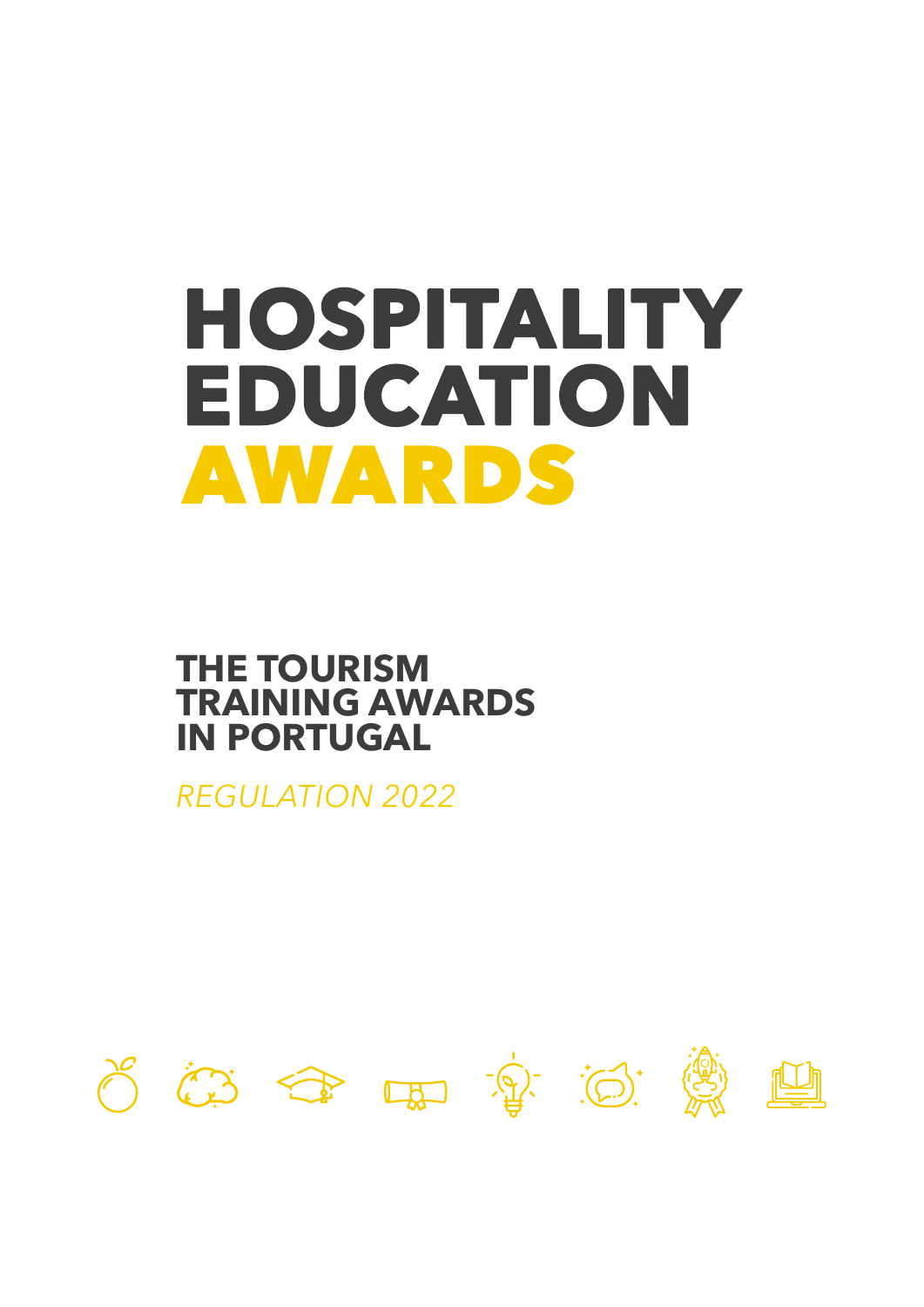# **INDEX**

<span id="page-1-0"></span>

| <b>INTRODUCTION</b>                                                                        | 3                       |
|--------------------------------------------------------------------------------------------|-------------------------|
| <b>ARTICLES</b>                                                                            | 4                       |
| 1 <sup>ST</sup> ARTICLE. SUBMISSION OF APPLICATIONS                                        | 4                       |
| 2 <sup>ND</sup> ARTICLE, EVALUATION AND CLASSIFICATION CRITERIA FOR SUBMITTED APPLICATIONS | 4                       |
| 3RD ARTICLE. EVALUATION OF APPLICATIONS                                                    | 5                       |
| 4TH ARTICLE, AWARDS DELIVERY                                                               | 5                       |
| 5TH ARTICLE. SCHEDULE OF ACTIVITIES                                                        | 5                       |
| 6TH ARTICLE, CONFIDENTIALITY OF APPLICATIONS                                               | 5                       |
| 7TH ARTICLE. EXCLUSION CONDITIONS                                                          | 6                       |
| 8TH ARTICLE. JURY CONSTITUTION                                                             | 6                       |
| 9TH ARTICLE, CATEGORIES AND TO WHOM THEY ARE INTENDED                                      | $\boldsymbol{6}$        |
| <b>DEFINITION OF CATEGORIES</b>                                                            | 7                       |
| <b>BEST EDUCATIONAL PROJECT</b>                                                            | $\overline{\mathbf{z}}$ |
| <b>BEST INNOVATION PROJECT</b>                                                             | 8                       |
| <b>BEST TEACHING CAREER IN HIGHER EDUCATION</b>                                            | 10                      |
| BEST TEACHING CAREER IN VOCATIONAL EDUCATION                                               | 11                      |
| <b>BEST STAKEHOLDER</b>                                                                    | 12                      |
| <b>BEST YOUNG CAREER</b>                                                                   | 14                      |
| BEST TEACHER / TRAINER IN DIGITAL *                                                        | 15                      |
| FÓRUM TURISMO AWARD                                                                        | 17                      |
| <b>NOTES</b>                                                                               | 17                      |



*THE TOURISM TRAINING AWARDS IN PORTUGAL*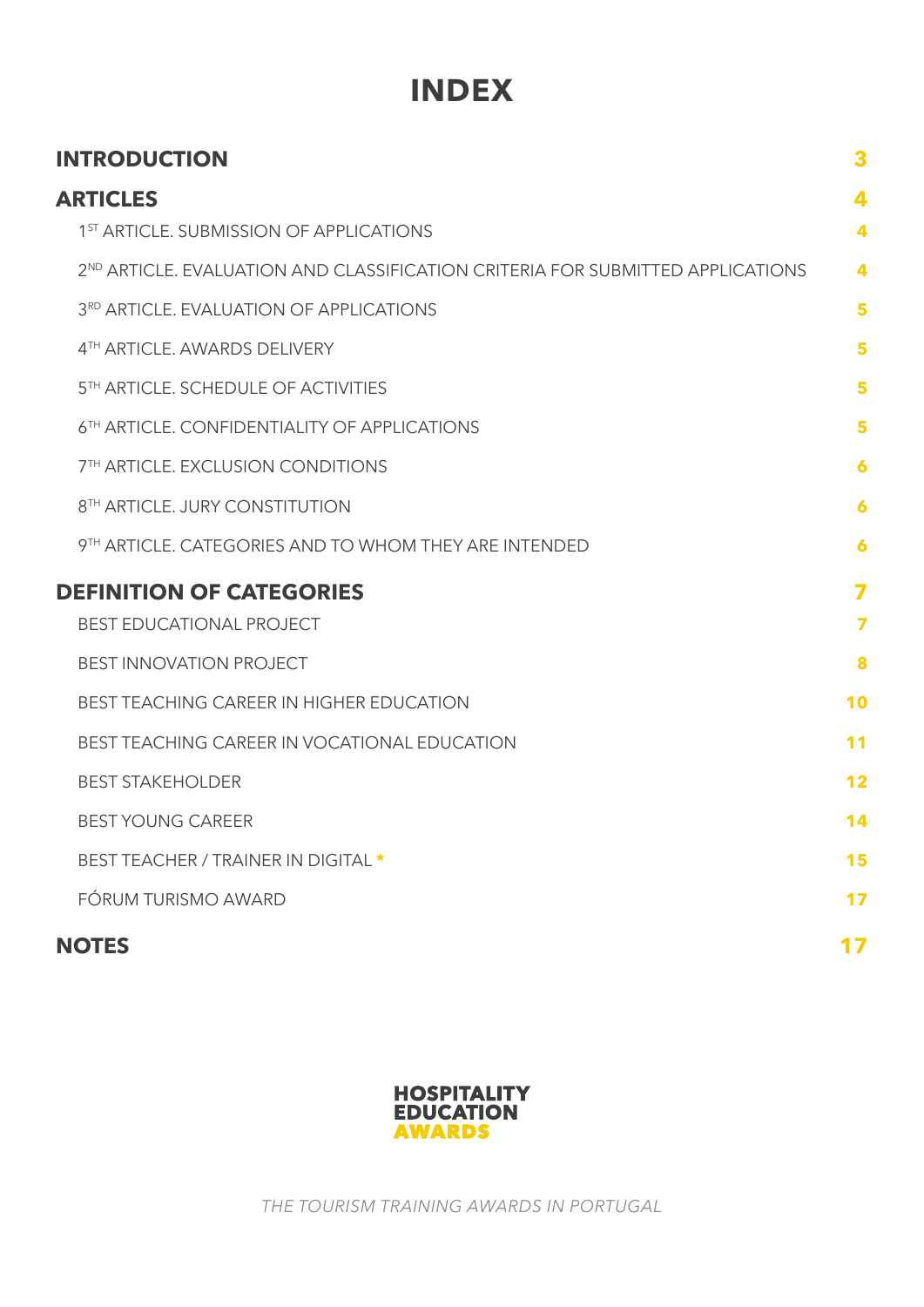# **INTRODUCTION**

<span id="page-2-0"></span>This Guidebook aims to clarify the specificities associated with the Hospitality Education Awards 2022, namely regarding the preparation and submission of applications, as well as the evaluation process.

The awards aim to recognize the best in the field of Hospitality education and training. They aim to contribute to the dignification of professionals and their professions in this area and, also, to stimulate the quality of training in response to market needs

É neste contexto que a Associação Fórum Turismo, em conjunto com o Turismo de Portugal, I.P, a Associação Nacional de Escolas Profissionais (ANESPO), o Instituto de Emprego e Formação Profissional (IEFP) e a Rede de Instituições Públicas do Ensino Superior com Cursos na área do Turismo (RIPTUR) e em colaboração com a Organização Mundial de Turismo (OMT), efetua a distinção anual que pretende ser uma ponte entre o mundo académico e o mundo profissional.

It is in this context that Associação Fórum Turismo, with Turismo de Portugal, IP, the Associação Nacional de Escolas Profissionais (ANESPO), o Instituto de Emprego e Formação Profissional (IEFP) and the Rede de Instituições Públicas do Ensino Superior com Cursos na área do Turismo (RIPTUR) and in collaboration with Organização Mundial de Turismo (OMT), makes this annual distinction that aims to be a bridge between the academic world and the professional world.

Hospitality Education Awards award eight different categories: Best Educational Project; Best Innovation and Development Project (I&D); Best Teaching Career in Higher Education; Best Teaching Career in Vocational Education; Best Stakeholder; Best Young Career; Best Teacher / Trainer in Digital and the Fórum Turismo Award.

Each category has specific evaluation criteria, so they must be analyzed individually, following this document.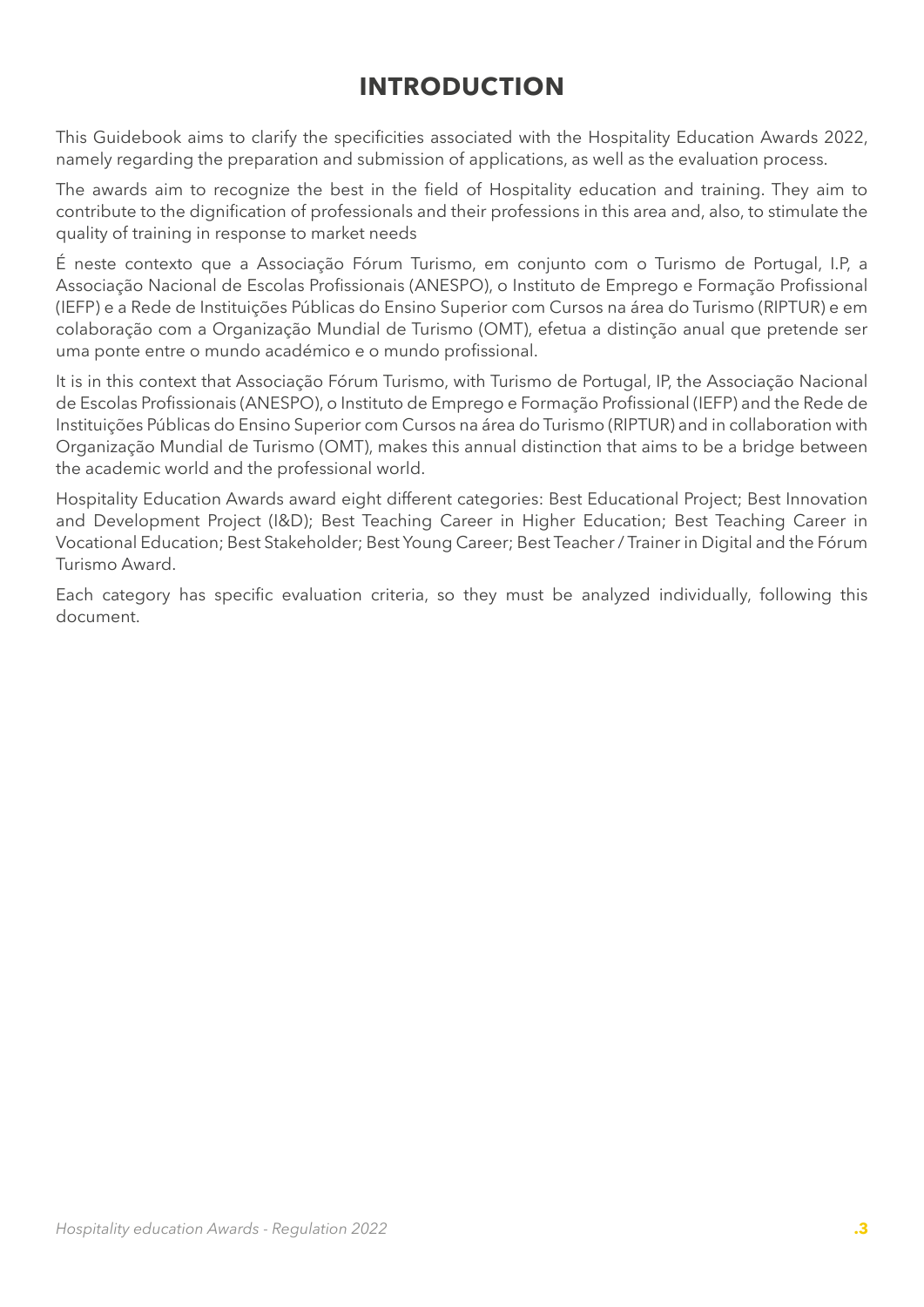# **ARTICLES**

# **1ST ARTICLE. SUBMISSION OF APPLICATIONS**

- <span id="page-3-0"></span>A) Applications for the Hospitality Education Awards 2022, must be submitted online at [www.hea.pt,](http://www.hea.pt) after registering on the website.
- **B)** All applications must be submitted between 10/05/2022 and 30/06/2022. Applications submitted after this date will be automatically excluded.

The application submission process takes place in the following phases:

- **1)** Access and registration at [www.hea.pt](http://www.hea.pt).
- **2)** Submission of the intended online application in accordance with the current regulation and delivery of all necessary and requested documentation by the selected category, within the deadline.
- **3)** E-mail notification conforming application submission.
- **4)** After confirming the application submission, the candidate can change/update his application until the submission deadline on 30/06/2022.
- **5)** After confirming the application submission, the candidate can change/update his application until the submission deadline on 30/06/2022.

It should be noted that the content of the responses will not be evaluated, but the technical fulfillment of the application (eg: unanswered criteria and / or suitability of the application to the selected category, among others). If it is recognized, by the competent authority, that the application needs change in these compliant, the candidate will be given a period of 48 hours to rectify his application, after the given notification. The entity will only notify the candidate about the change once, so after that, it is the candidate's entire responsibility, whether to comply with it. The change in the application suggested by the organization is voluntary, however, depending on the level of non-compliance, failure to change it may result in your total disqualification.

## **2ND ARTICLE. EVALUATION AND CLASSIFICATION CRITERIA FOR SUBMITTED APPLICATIONS**

The submitted applications will be evaluated in two phases. In a first phase, they will be evaluated by the jury that will classify them using a numerical scale of 1-10 points for each of the evaluation criteria.

Each of the criteria is evaluated using the 10-point scale, with only whole numbers (without decimal ratings).

The evaluation will focus on:

**SPECIFIC EVALUATION** - according to the criteria defined for each of the categories.

**GENERAL EVALUATION** - synthetic / direct and organized; creativity and presentation.

After the classification of all applications, the finalists of each category will be identified. The Best Young Career category is the only one that initiates a second evaluation phase. In this second phase, the sum of points awarded by the jury is added to a vote open to the public to decide the winner of the category. To this end, the finalists will be placed on the website of the Hospitality Education Awards ([www.hea.pt](https://www.hea.pt)), where their applications will be published and put to the public's vote for 2 weeks. Each person can only vote once. The most voted candidacy during this period will be the big winner. All category winners will be announced at a single moment, online and/or in person with a date and place to be announced.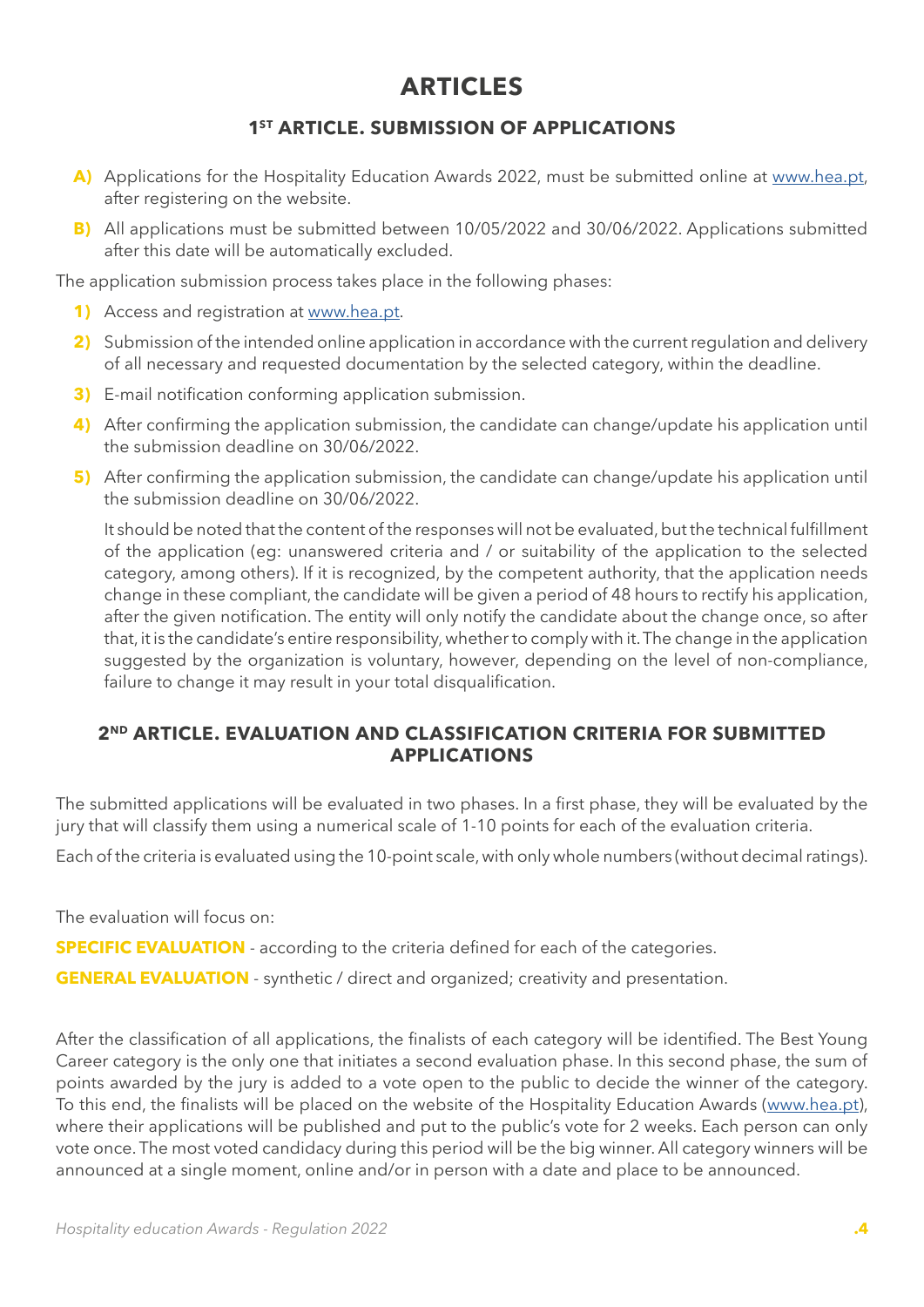# **3RD ARTICLE. EVALUATION OF APPLICATIONS**

<span id="page-4-0"></span>The process of evaluating applications by the jury is divided into two phases:

- 1) First, a quantitative assessment will be made, by the sum of points attributed to the criteria corresponding to the submitted application, in order to identify the 5 finalists by category.
- **2)** Second, a qualitative evaluation will be made of the 5 finalists, obtained in the quantitative evaluation, with the purpose of selecting the winners of each category.

The public's evaluation of applications:

**1)** After the jury has defined the finalists, the public will be able to vote becoming a responsible party in defining the winners. This vote will be available for **2 weeks** on the official website of the Hospitality Education Awards.

# **4TH ARTICLE. AWARDS DELIVERY**

The award delivery process takes place in the following phases:

- **1)** Notification of the 5 finalists per category via email of their condition and invitation to attend the official delivery of the prizes.
- **2)** Official announcement of the 5 finalists of each category of the Hospitality Education Awards 2022, to the general public and other candidates, through the official channels of the Hospitality Education Awards.
- **3)** Official delivery of the Hospitality Education Awards on a location and date to be announced.

Important considerations:

- **(3)** Only the ratings obtained by the five finalist applications will be officially known.
- $\odot$  Participants who have applied and wish to know their final classification, should contact the organizing entity, Associação Fórum Turismo, directly via email [geral@forumturismo21.org](mailto:geral%40forumturismo21.org?subject=) and request that it be sent.

## **5TH ARTICLE. SCHEDULE OF ACTIVITIES**

**May 10<sup>nd</sup>** - Opening of applications

**June 30<sup>th</sup>** - Closing of applications

**July 1<sup>st</sup> to 31<sup>st</sup>** - Period of quantitative evaluation of the jury to obtain the 5 finalists

August 1<sup>st</sup> to August 31<sup>st</sup> - Standby of the project

**September 1<sup>st</sup> to 10<sup>th</sup>** - Announcement of finalists in digital event and start of 2 weeks of public voting

**September\*** - Official delivery of the Hospitality Education Awards 2022 at a date and place to be announced.

*\*This date may change.*

# **6TH ARTICLE. CONFIDENTIALITY OF APPLICATIONS**

All applications are confidential until the jury identifies the five finalists selected for each category.

From the moment they are identified and notified, the name of the candidate, school and project representing the finalist will be made available and identified on the website [www.hea.pt](https://www.hea.pt).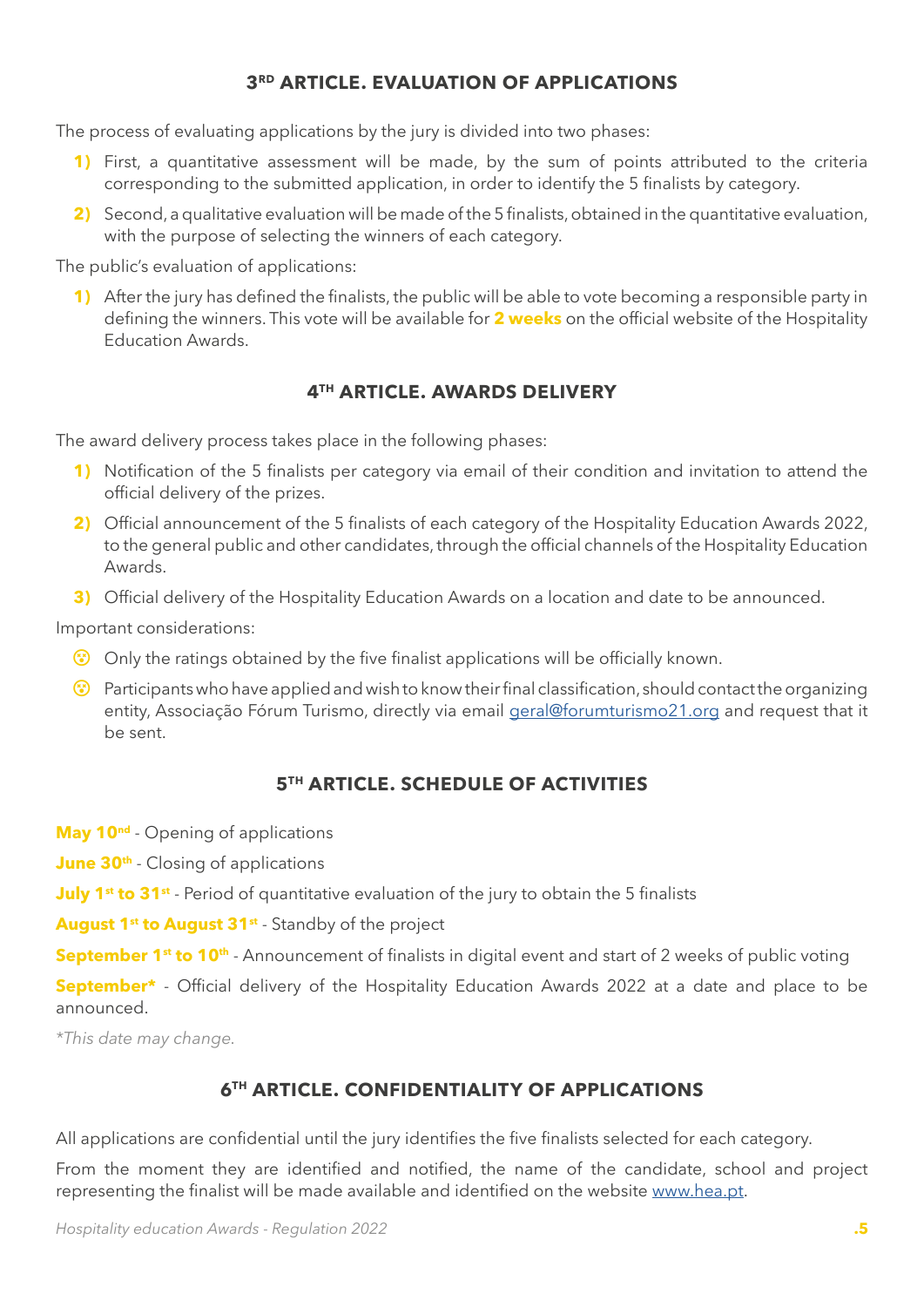<span id="page-5-0"></span>The same happens after the identification and announcement of the winners.

The scores of submitted applications will only be available depending on the sending of a formal request by email, by their authors.

# **7TH ARTICLE. EXCLUSION CONDITIONS**

The organization of the Hospitality Education Awards reserves the right to exclude applications that:

- **A)** Who fail to comply with the submission deadline defined in this regulation.
- **B)** Where the submitted application is not completed.
- **C)** That have no impact on national territory and do not reflect the direct or indirect benefit of the tourism and hotel sector.
- **D)** That do not fall into the categories to which they are candidates, even after notification of the need to correct the situation.

In addition, all candidates that won categories in previous editions will only be able to submit new applications to the same categories, after a minimum period of 3 years. Failure to comply with this condition will also lead to the exclusion of applications.

# **8TH ARTICLE. JURY CONSTITUTION**

The evaluation of the applications will be carried out by a panel of independent, national evaluators, of recognized merit and suitability, constituted for this purpose.

These will be representatives of Turismo de Portugal, IP, of the Associação Nacional de Escolas Profissionais (ANESPO), of the Instituto de Emprego e Formação Profissional (IEFP) and of the Rede de Instituições Públicas do Ensino Superior com Cursos na área do Turismo (RIPTUR).

Each application will be individually evaluated by each member of the panel.

The name of the external evaluators will not be made public.

# **9TH ARTICLE. CATEGORIES AND TO WHOM THEY ARE INTENDED**

The application in the various categories of the Hospitality Education Awards can be made in two ways, by direct application, the teacher and/or the project promoter makes his individual application or the project that he/she integrates, or by nomination, the application of the teacher and/or promoter of the project is made by someone who nominates the teacher and/or the project that he/she considers deserving of recognition from the Hospitality Education Awards. The application for the category of "Best Stakeholder" is mandatorily made through direct application, that is, by an active employee in the organization.

Regardless of whether it is a direct application or by appointment, note below which audience the different categories are intended for.

- **1) Best Educational Project** Schools, teachers and trainers can apply for this category directly and/ or by nomination.
- **2) Best Innovation and Development (I&D) Project** Schools, teachers and trainers can apply for this category directly and/or by nomination.
- **3) Best Teaching Career in Higher Education** This category can apply directly and/or by nomination, teachers and trainers in higher education.
- **4) Best Teaching Career in Vocational Education** This category can be applied directly and/or by nomination, teachers and trainers of professional education.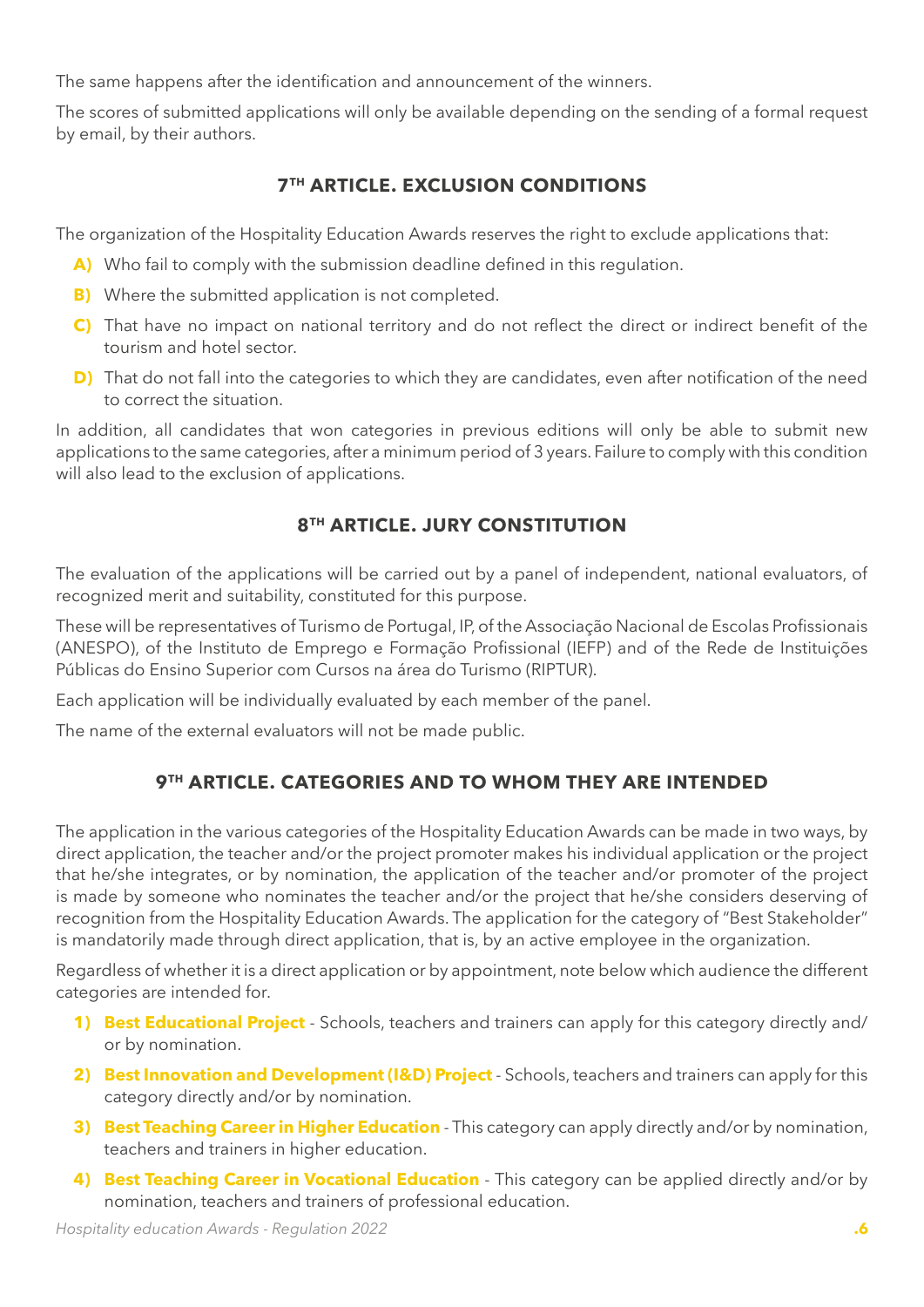- <span id="page-6-0"></span>**5) Best Stakeholder** - Stakeholders, companies, associations and entities can apply directly to this category.
- **6) Fórum Turismo Award** This prize is directly awarded by the jury, so it does not require any submission.
- **7) Best Young Career** Professionals up to the age of 35 (inclusive) who have completed at least one academic or professional degree in the field of tourism or hospitality can apply directly to this category and / or by appointment.
- **8) Best Teacher / Trainer in Digital** This category can apply directly and / or by appointment, teachers and trainers in vocational or higher education.

# **DEFINITION OF CATEGORIES**

## **BEST EDUCATIONAL PROJECT**

This award aims to recognize projects that have contributed to the improvement of the educational process in educational institutions and the academic community in which they operate, namely:

- **(3)** Projects that encourage the improvement of pedagogical conditions with a view to valuing and interest the student.
- **(** $\bullet$ **)** Projects that create proximity and innovation in the relationship between the teacher and the student.
- $\bullet$  Projects that update pedagogical practices to the present/future of the training and educational process.
- **(3)** Projects that encourage social responsibility in the academic context.

Applications for the category «Best Educational Project» **are eligible** for all applications submitted, that directly or by nomination, apply for an educational project. By project, we mean an idea and/or project plan with current practical implementation in the academic community.

The evaluation will generally focus on:

C Added value of the project and its potential and/or real impact on the academic community, aiming at the benefit of tourism training in educational institutions.

The evaluation criteria:

#### **APPLICATION IDENTIFICATION**

- **1)** Name of the promoter/or the person responsible for the application
- **2)** Project name
- **3)** Email of the promoter/or of the person responsible for the application
- **4)** Telephone of the promoter/or of the person responsible for the application
- **5)** Project summary in Portuguese and English (500 characters)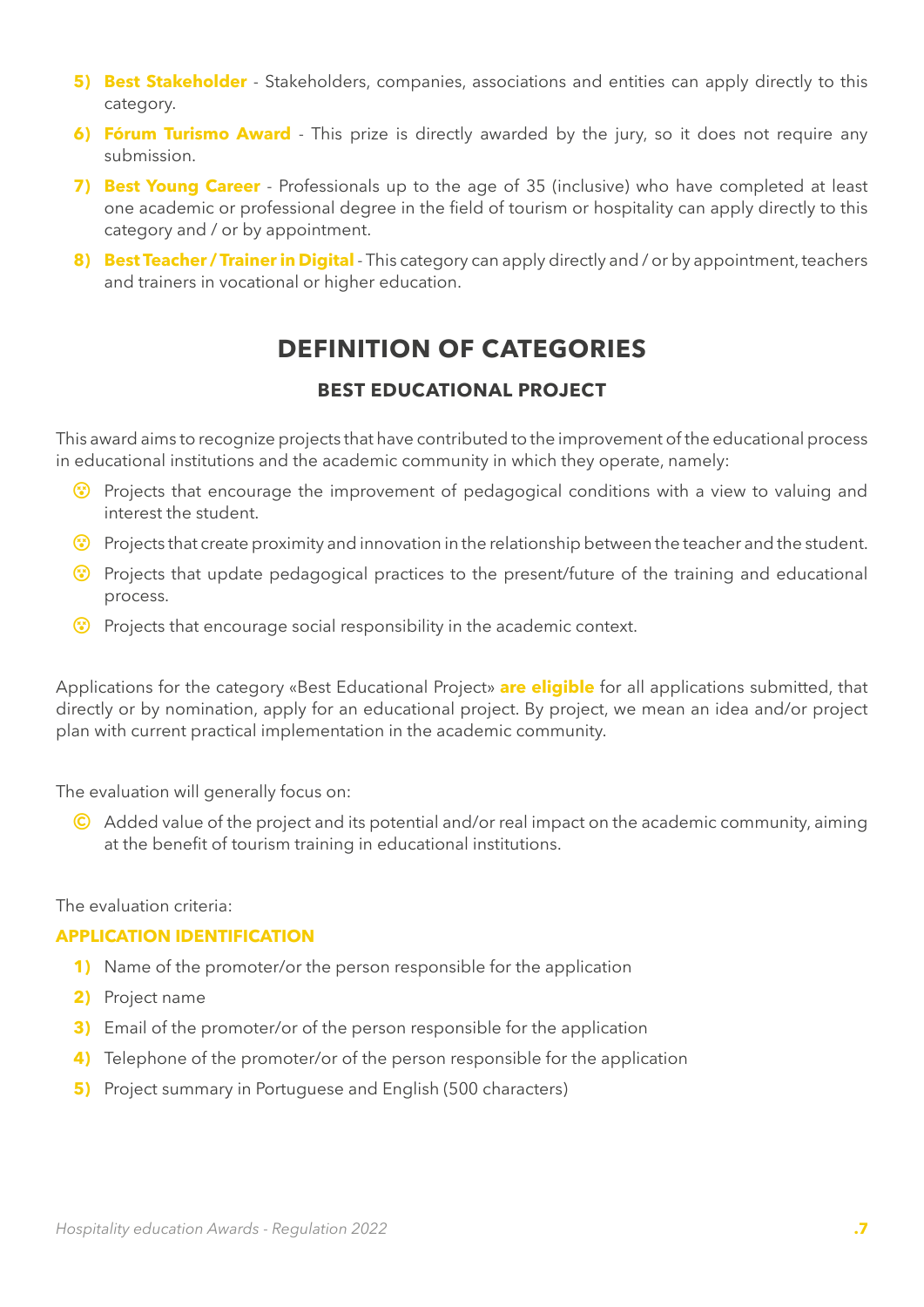#### <span id="page-7-0"></span>**SPECIFIC EVALUATION CRITERIA SCORE** - Weighting 80%

- { Value proposition (0-10) *(explain what value the project adds to your target audience and why they should consume / interact with it. Also explaining your USP (Unique Selling Proposition) for your project)*
- { Degree of innovation (0-10) *(explain the breadth of innovation with the capacity to add value and respond to a need in the tourism education system)*
- { Response to an existing problem / need in the educational context (0-10) *(explain what is the problem/need that the developed project seeks to solve / answer and in what way)*
- { Implementation of a new teaching methodology (0-10) *(explain how the project in question created a new teaching methodology that, was or, was not, adopted as a teaching methodology by other institutions)*
- { Potential for replication (0-10) *(explain whether the project has characteristics of replication and/or transfer of results and experiences, to other entities, regions, countries or sectors of activity)*
- { Impact on the school community (0-10) *(explain the impact that the developed project seeks to cause in the academic community, in the improvement of pedagogical conditions and practices, in the relationship between the teacher and the student and how)*
- { Potential for impact on society (0-10) *(explain what impact the developed project seeks to have on society, namely with its social responsibility practices)*
- { Evidence and results of the application (0-10) *(explain the evidence and / or results from metrics taken from the project's practical application in the market (eg: number of magazine subscribers, number of website visits, etc.). If the project has a market study conducted, which justifies, in some way, the relevance of the practical implementation of the project in the academic community (Ex: interviews, surveys, etc.), the results obtained can also be presented.)*
- { Complementary project presentation document - *(In this field, a document must be submitted in pdf format - not exceeding 10 pages, with a maximum capacity of 25 MB. It must contain other evidence to support the project. Ex: photographs, testimonies, links to videos, data, among others. others considered pertinent.)*

#### **GENERAL EVALUATION** - Weighting of 20%

*(Criteria to be applied to the complementary project presentation document)*

- **Synthetic and direct/Organization (0-10)**
- Creativity and presentation (0-10)

## **BEST INNOVATION PROJECT**

This award aims to recognize projects with a focus on innovation with direct application in the area of tourism and hospitality. Business projects that make a difference in the quality of a destination, in the social and / or economic aspect, with the purpose of stimulating a society better prepared for the future.

Applications for the category "Best Innovation Project" **are eligible** for all applications submitted, which directly or by nomination, apply for an innovation project. By project, an idea and / or project plan is understood to be in the practical implementation phase in the market.

The evaluation will generally focus on:

C Added value of the project and its potential impact on society, taking into account its viability and sustainability in all its aspects.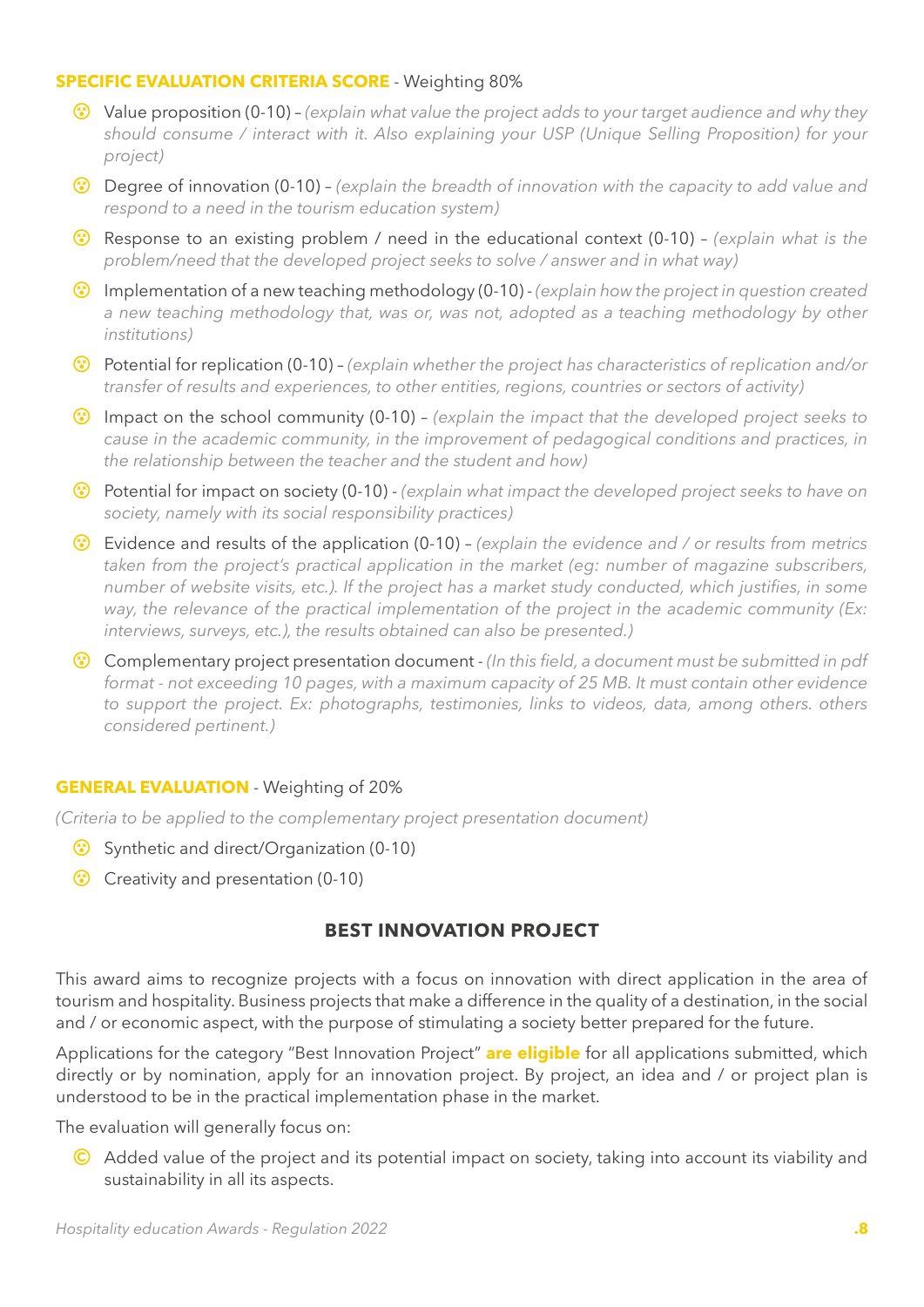#### The evaluation criteria:

#### **APPLICATION IDENTIFICATION**

- **1)** Name of the promoter/or the person responsible for the application
- **2)** Project name
- **3)** Email of the promoter/or of the person responsible for the application
- **4)** Telephone of the promoter/or of the person responsible for the application
- **5)** Project summary in Portuguese and English (500 characters)

#### **SPECIFIC EVALUATION CRITERIA SCORE** - 80% weighting

- { Value Proposition (0-10) *(explain what value the project adds to your target audience and why they should consume / interact with it. Also explaining what your USP (Unique Selling Proposition) for your project is)*
- { Degree of Innovation (0-10) *(explain the breadth of Innovation with the capacity to add value and respond to a need in the tourism education system)*
- { Responds to an existing problem / need in society (0-10) *(explain what impact the developed project seeks to have on the market and how)*
- { Realization of the idea in a product / service (0-10) *(explain the creative process between the creation of the idea and the materialization of it in a product and / or service)*
- { Potential for growth (replication) (0-10) *(explain how the proposed project can develop in the long term, what other services and / or products it can add and offer in the future, what partnerships it can develop, what the potential for the business to scale and grow. In the same measure, evidence if the project has characteristics of replication and / or transfer of results and experiences, to other entities, regions, countries or sectors of activity)*
- { Economic viability (0-10) - *(explain how the project will prosper economically and what will be / are its main sources of income)*
- { Impact on the surrounding community (0-10) *(explain how the project will benefit / benefit the community and the people it will impact / impact)*
- { Sustainability (social, economic and environmental) (0-10) *(explain how the project will maintain its long-term sustainability, both socially, economically and environmentally)*
- { Complementary document for the presentation of the project *(In this field, a document must be submitted in pdf format - not exceeding 10 pages, with a maximum capacity of 25 MB. Including other evidences to support the project. , links to videos, data, among others considered pertinent.)*

#### **GENERAL EVALUATION** - Weighting of 20%

*(Criteria to be applied to the complementary project presentation document)*

- Synthetic and direct / Organization (0-10)
- Creativity and presentation (0-10)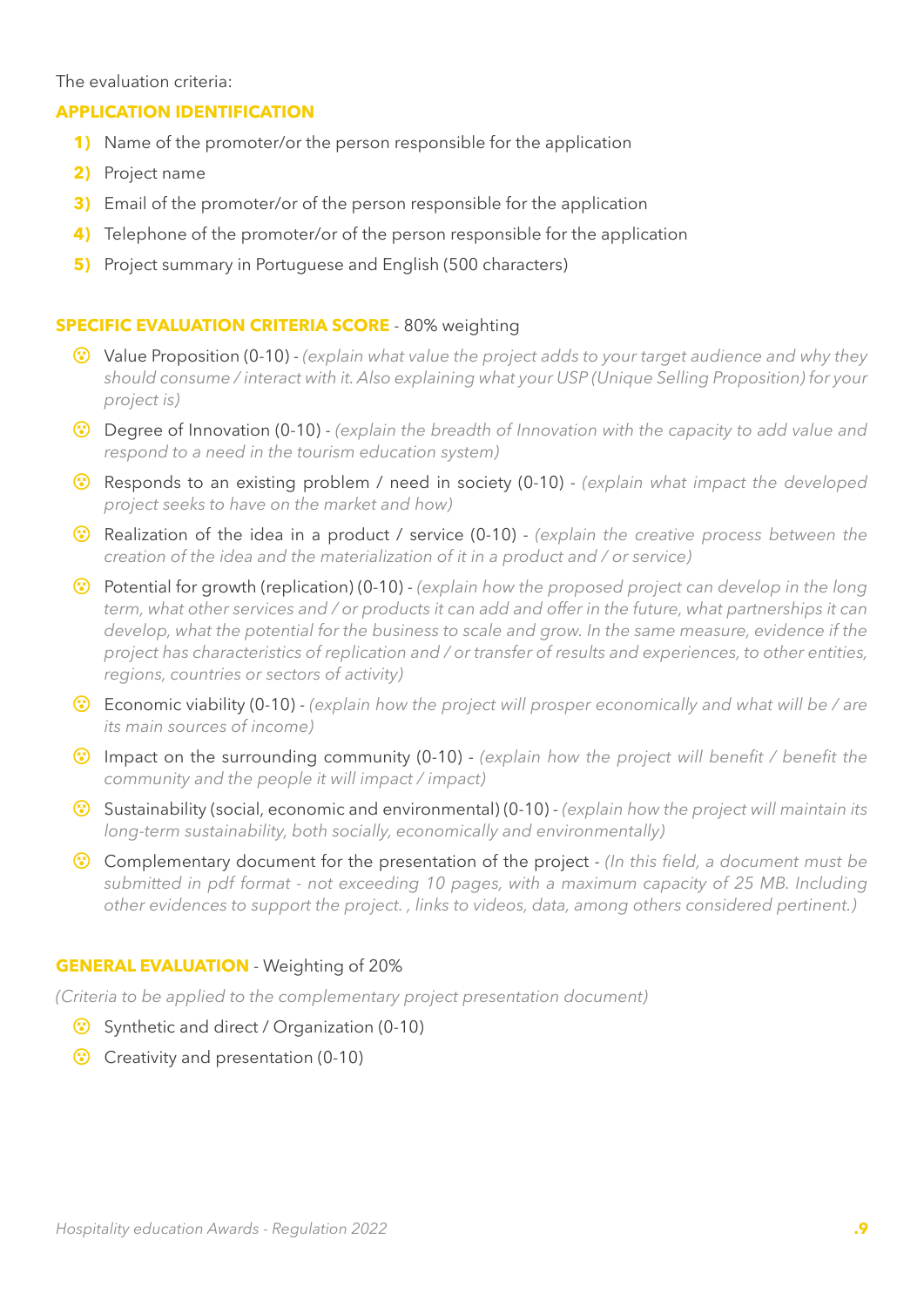### **BEST TEACHING CAREER IN HIGHER EDUCATION**

<span id="page-9-0"></span>This award aims to recognize the career path of a professor in higher education in tourism and hospitality, rewarding the teachers academic and professional path.

Applications for the category «Best Teaching Career in Higher Education» **are eligible** for all applications submitted that, directly or by nomination, apply a higher education teacher. Only applications from teachers employed full-time in Higher Education are accepted.

The evaluation will focus, in general, on:

C Academic, scientific and professional trajectory of higher education teachers, as well as in social activities and associative involvement developed by the same.

#### The evaluation criteria:

#### **APPLICATION IDENTIFICATION**

- **1)** Name of the Teacher
- **2)** Name of the Educational Institution to which the professor is employed to
- **3)** Email of the Teacher/or the person responsible for the application
- **4)** Telephone of the Teacher/or person responsible for the application
- **5)** Submission of the CURRICULUM VITAE of the teacher

#### **SPECIFIC EVALUATION** - 80% weighting

- { Academic training (0-10) *(explain, in chronological order, the training provided by the teacher at the academic level.)*
- { Academic awards (0-10) *(explain, in chronological order, the academic awards received by the teacher during his teaching career. If you have no mention of this criteria, you must mention it properly.)*
- $\circled{ }$  Professional path:
	- f Tourism research projects (0-10) *(explain whether you have already developed tourism research projects or not.)*
	- f Participation in Tourism Actions or Projects (0-10) *(explain if you have already participated in Tourism actions or projects that aimed at your professional development as a teacher.)*
	- **E** Functions developed with a contribution to the school community in Tourism (0-10) -*(explain if you have already developed or been involved in tourism actions or projects that aimed at the benefit of the academic community.)*
- { Publications (scientific and/or other) in Tourism (0-10) *(explain, in chronological order, the main scientific and/or other publications you developed as a teacher.)*
- <sup>(3)</sup> The organization and participation as a speaker in congresses, conferences and seminars of relevant importance or as a member of a committee in Tourism (0-10) - *(explain whether you have developed, been involved and/or participated and, in what way, in the actions mentioned above)*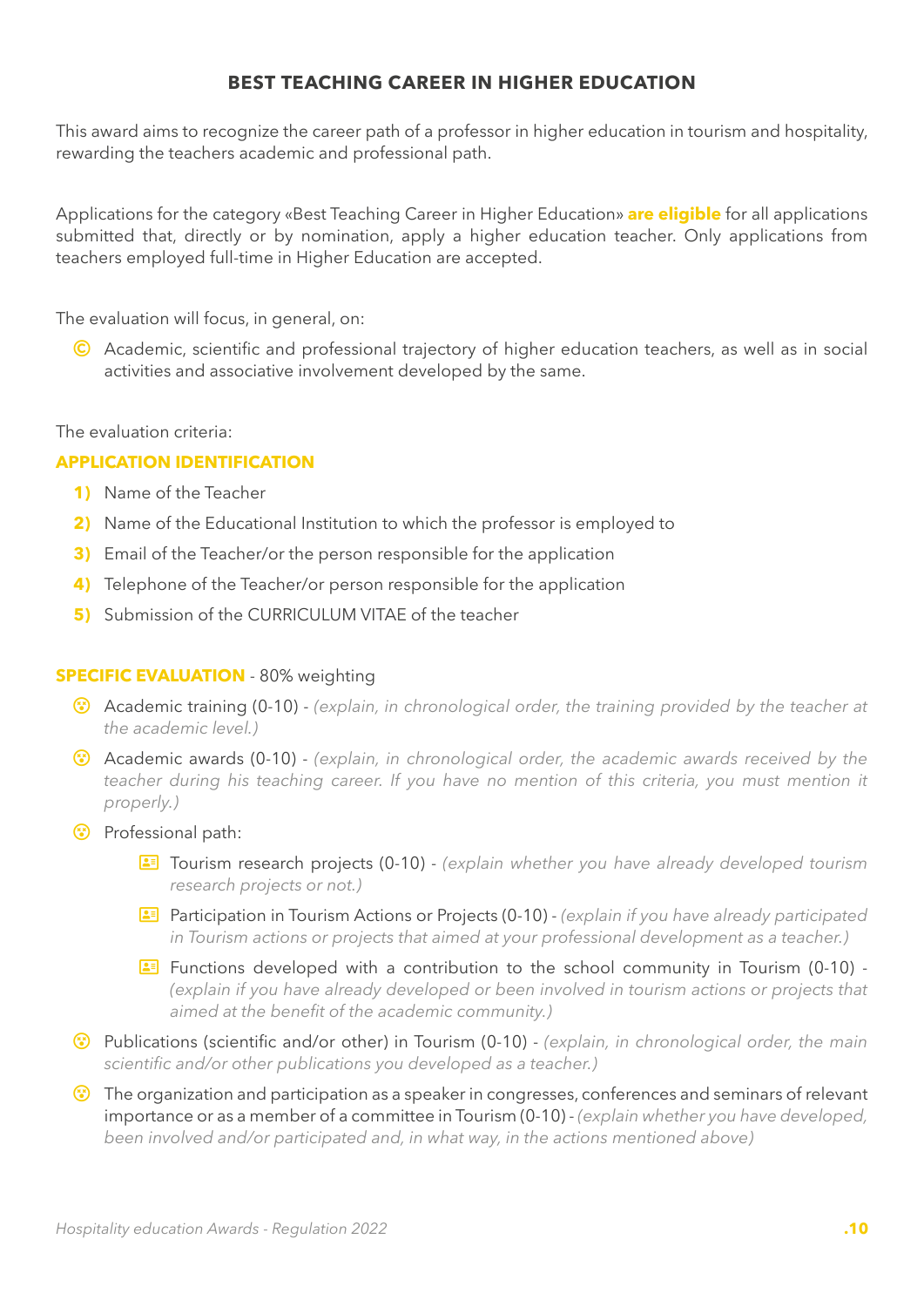- <span id="page-10-0"></span>{ Distinctions/recognitions awarded by entities of high merit (0-10) - *(specify, in chronological order, if you have any distinction/recognition given by entities of high merit and who recognize your contribution to Tourism.)*
- { Complementary project presentation document *(In this field, a document must be submitted in pdf format - not exceeding 10 pages, with a maximum capacity of 25 MB. It must contain other evidence to support the project. Ex: photographs, testimonies, links to videos, data, among others. others considered pertinent.)*

#### **GENERAL EVALUATION** - Weighting of 20%

*(Criteria to be applied to the complementary project presentation document)*

- Synthetic and direct/Organization (0-10)
- Creativity and presentation (0-10)

## **BEST TEACHING CAREER IN VOCATIONAL EDUCATION**

This award aims to recognize the career path of a teacher in the professional teaching of tourism and hospitality. You want to reward your academic and professional career.

Applications for the category «Best Teaching Career in Vocational Education» **are eligible** for all applications submitted directly or by appointment to a professional teaching teacher. Only applications from teachers employed full-time in Vocational Education are accepted.

The evaluation will focus, in general, on:

C Academic, scientific and professional trajectory of the teacher of Professional Education, as well as social activities and associative involvement developed by the same.

#### The evaluation criteria:

#### **APPLICATION IDENTIFICATION**

- **1)** Name of the Teacher
- **2)** Name of the Educational Institution to which the professor is employed to
- **3)** Email of the Teacher/or the person responsible for the application
- **4)** Telephone of the Teacher/or person responsible for the application
- **5)** Submission of the CURRICULUM VITAE of the teacher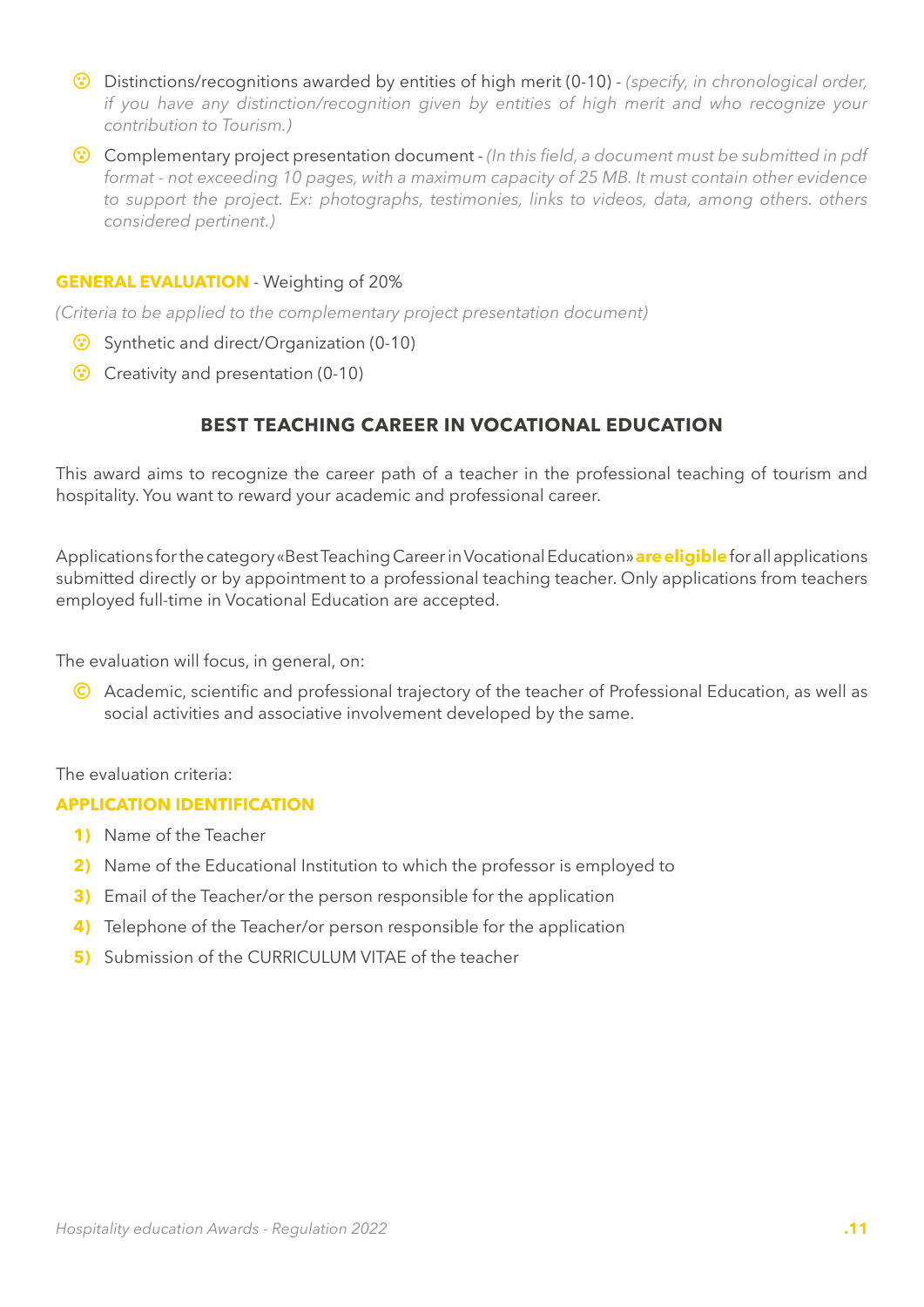#### <span id="page-11-0"></span>**SPECIFIC EVALUATION** - 80% weighting

- { Academic training (0-10) *(explain, in chronological order, the training provided by the teacher at the academic level.)*
- { Academic awards (0-10) *(explain, in chronological order, the academic awards received by the*  teacher during his teaching career. If you have no mention of this criteria, you must mention it *properly.)*
- **(3)** Profissional path:
	- **E** Projects carried out in the professional field of Tourism (0-10) *(explain whether you have already developed/participated, or not, in projects in the professional field of Tourism)*
	- **E** Participation in Tourism Actions or Projects (0-10) *(explain if you have already participated in Tourism actions or projects that aimed at your professional development as a teacher.)*
	- **E** Functions developed with a contribution to the school community in Tourism (0-10) -*(explain if you have already developed or been involved in tourism actions or projects that aimed at the benefit of the academic community.)*
- { Publications (scientific and/or other) in Tourism (0-10) *(explain, in chronological order, the main scientific and/or other publications you developed as a teacher.)*
- The organization and participation as a speaker in congresses, conferences and seminars of relevant importance or as a member of a committee in Tourism (0-10) - *(explain whether you have developed, been involved and/or participated and, in what way, in the actions mentioned above)*
- { Distinctions/recognitions awarded by entities of high merit (0-10) *(explain, in chronological order, if you have any distinction/recognition given by entities of high merit and who, especially, recognize your contribution in Tourism.)*
- { Complementary project presentation document *(In this field, a document must be submitted in pdf format - not exceeding 10 pages, with a maximum capacity of 25 MB. It must contain other evidence to support the project. Ex: photographs, testimonies, links to videos, data, among others. others considered pertinent.)*

#### **GENERAL EVALUATION** - Weighting of 20%

*(Criteria to be applied to the complementary project presentation document)*

- Synthetic and direct/Organization (0-10)
- Creativity and presentation (0-10)

#### **BEST STAKEHOLDER**

This award aims to recognize the stakeholder, from the private or public sector, with the best performance in supporting tourism training. It aims to recognize those who have a broad view of the involvement between training and professionalization, with the development and construction of a young professional prevailing.

Applications to the «Best Stakeholder» category **are eligible** for all submitted applications that directly apply for a stakeholder. Only applications submitted by employees actively employed in the company they apply for are accepted.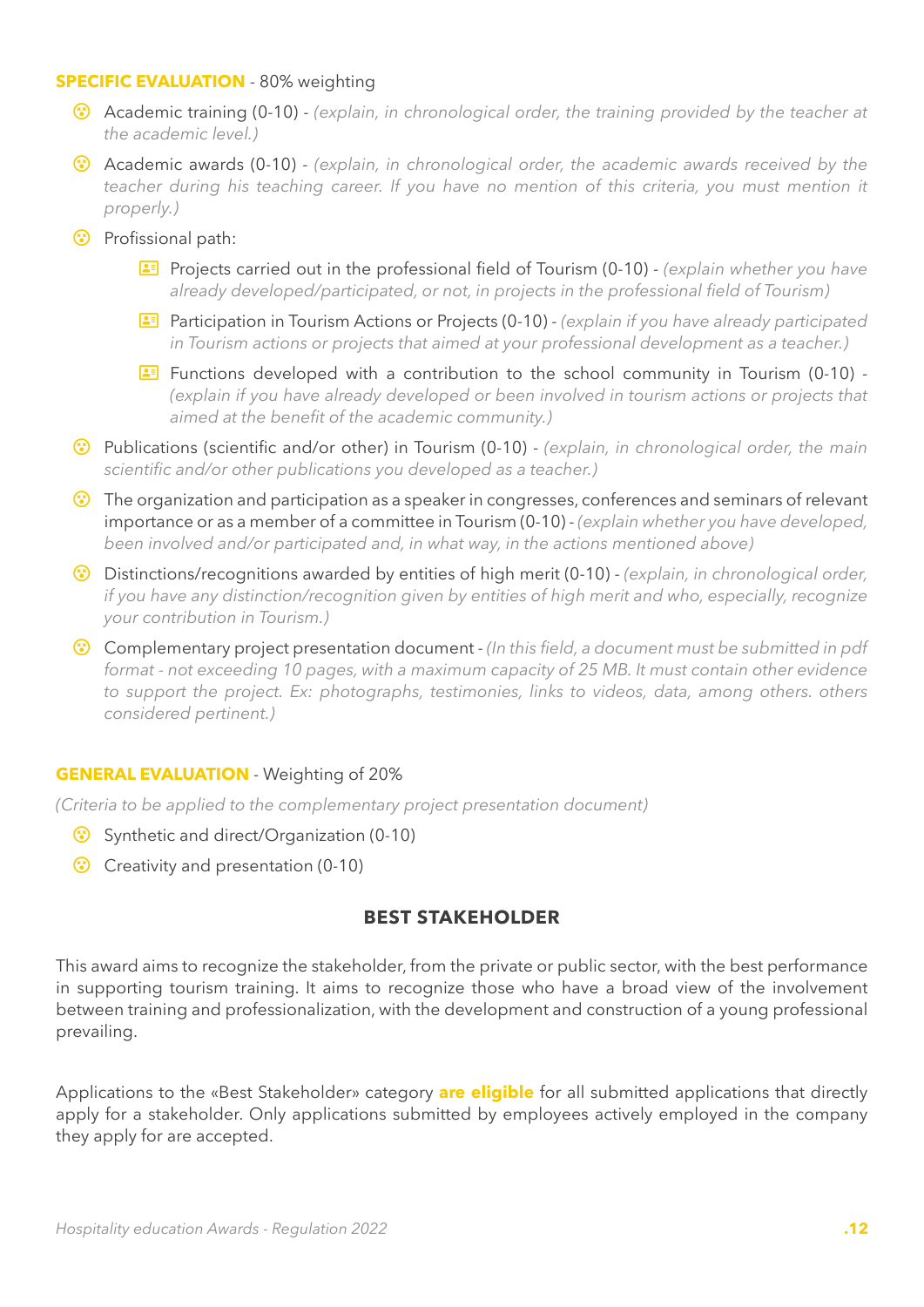The evaluation will focus, in general, on:

C Conditions offered to the young professional who, after a period of internal professional training, and who later integrates the organizational structures of the company. In the same measure, internal training practices that are made available to all employees of the organization are valued, as well as their periodicity.

The evaluation criteria:

#### **APPLICATION IDENTIFICATION**

- **1)** Name of the person responsible for the application
- **2)** Name of the entity
- **3)** Email of the person responsible for the application
- **4)** Telephone number of the person responsible for the application
- **5)** Company logo

#### **SPECIFIC EVALUATION** - 80% weighting

- { Number of internships for the previous year (0-10) *(specify the number of internships the company admitted in the previous year.)*
- { Number of conversion into effective contracts for internships for the past year (0-10) *(specify the integration rate of interns within the organization after completion of the internship.)*
- { Diversity of work areas in which the trainee is involved (valuing talent) (0-10) *(explain which departments the trainee goes through and the variety of functions he/she performs over the duration of his/her internship (eg: cross training programs)*
- { Allocation of internship scholarship (0-10) *(explain the existence or non-existence of an Internship Scholarship to support the intern and under what conditions, depending on the program in which he/she is involved (curricular internship/professional internship, etc.)*
- { Reconciliation with time/school schedule/training schedule (0-10) *(explain which policy is practiced*  and/or defined by the entity in relation to the reconciliation with the school timetable/training *timetable of all employees of the organization (eg: hourly flexibility, exam compensation))*
- { Working conditions (0-10) *(explain which work conditions are given to the intern that fall under either financial and/or compensatory incentives (Eg: training, work materials, vouchers, internal team building activities)*
- { Contribution to pedagogical innovation (0-10) *(explain what is the entity's contribution to the development of the intern's training during the internship period, contributing to the professional's knowledge and evolution (Ex: formations, training programs, To the same extent, explain whether the investment in training remains after the intern's integration in the company and how.)*
- { Participation in school activities (0-10) *(explain the company's attendance and/or the independent development of training and/or employability events, aimed at the external public and which aim, in addition to adding value and training, to bring the public closer to the company (eg job fairs, seminars, among others). It is also requested that the name of these events be explained.)*
- { Complementary project presentation document *(In this field, a document must be submitted in pdf format - not exceeding 10 pages, with a maximum capacity of 25 MB. It must contain other evidence*  to support the project. Ex: photographs, testimonies, links to videos, data, among others, others *considered pertinent.)*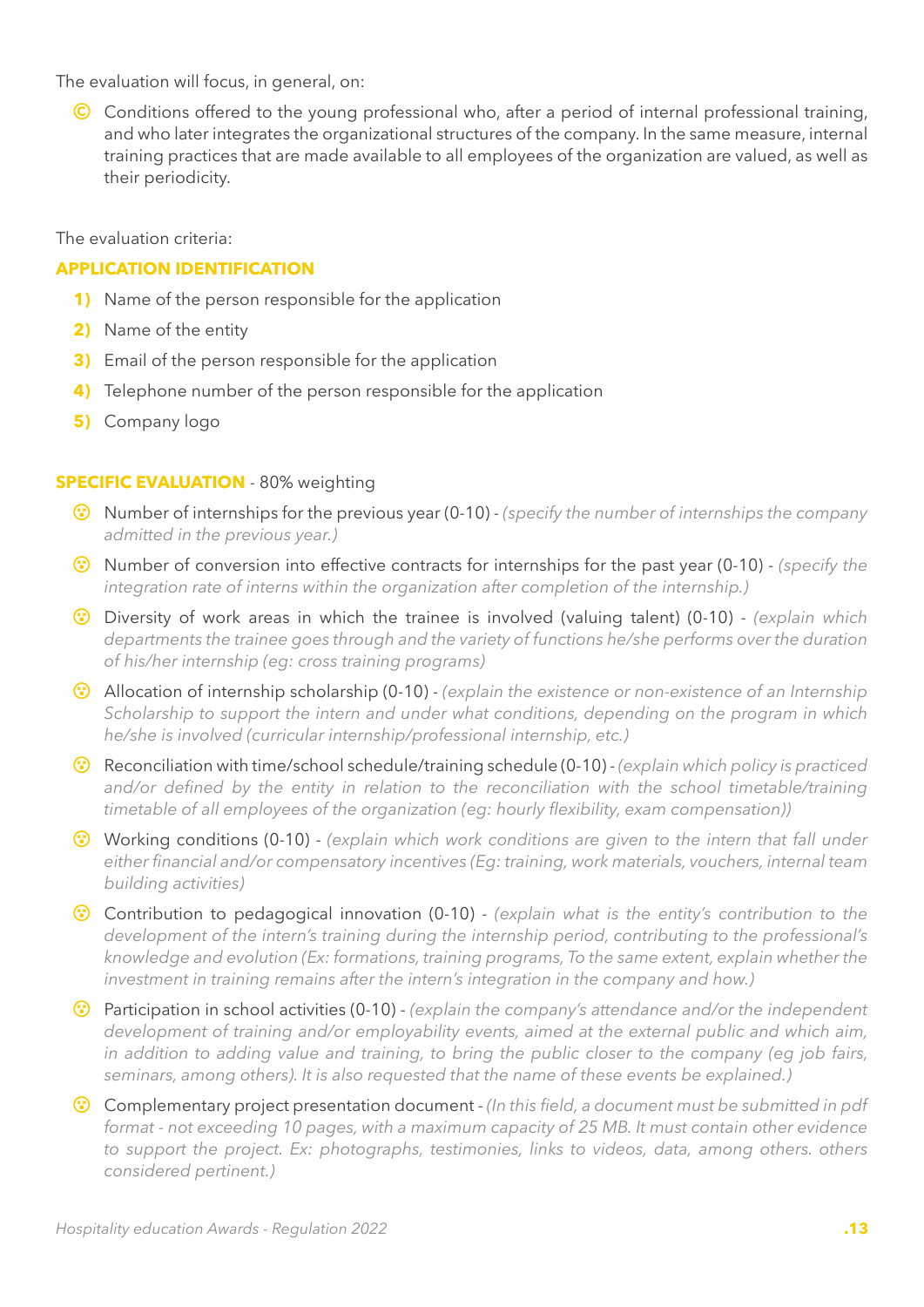#### <span id="page-13-0"></span>**GENERAL EVALUATION** - Weighting of 20%

*(Criteria to be applied to the complementary project presentation document)*

- Synthetic and direct/Organization (0-10)
- **(3)** Creativity and presentation (0-10)

#### **BEST YOUNG CAREER**

This award aims to distinguish the career of a young professional, up to 35 years of age, analyzing his entire professional career in the areas of tourism and hospitality where they are inserted, namely:

- **Be 35 years old or less until the application submission date;**
- { Have completed at least one training that gives you an academic or professional degree in the field of tourism or hospitality.

Applications for the category "Best Young Career" **are eligible** for all applications submitted directly by a young professional. Only applications submitted by candidates actively employed in activities within the tourism sector are accepted.

#### The evaluation criteria:

#### **APPLICATION IDENTIFICATION**

- **1)** Name of the candidate
- **2)** Photograph of the candidate
- **3)** Candidate's date of birth
- **4)** Candidate's email
- **5)** Candidate's phone number
- **6)** Name of the professional entity you represent at the time of application submission
- **7)** Training institution where you obtained your training in the field of tourism / hospitality
- 8) Submission of the candidate's CURRICULUM VITAE

#### **SPECIFIC EVALUATION** - 80% weighting

- { Professional Experience (0-10) *(explain, in chronological order, the training carried out by the candidate at academic level)*
- { Training path / academic and professional training (0-10) *(explain, in chronological order, the candidate's training)*
- { Position and functions that you perform on the application submission date (0-10) *(specify, in detail, the position and functions that you are performing to date)*
- { Collaboration with educational and / or training institutions (0-10) *(explain, in detail, if you have collaborated with teaching and / or training institutions, indicating a brief description of the initiative and its function)*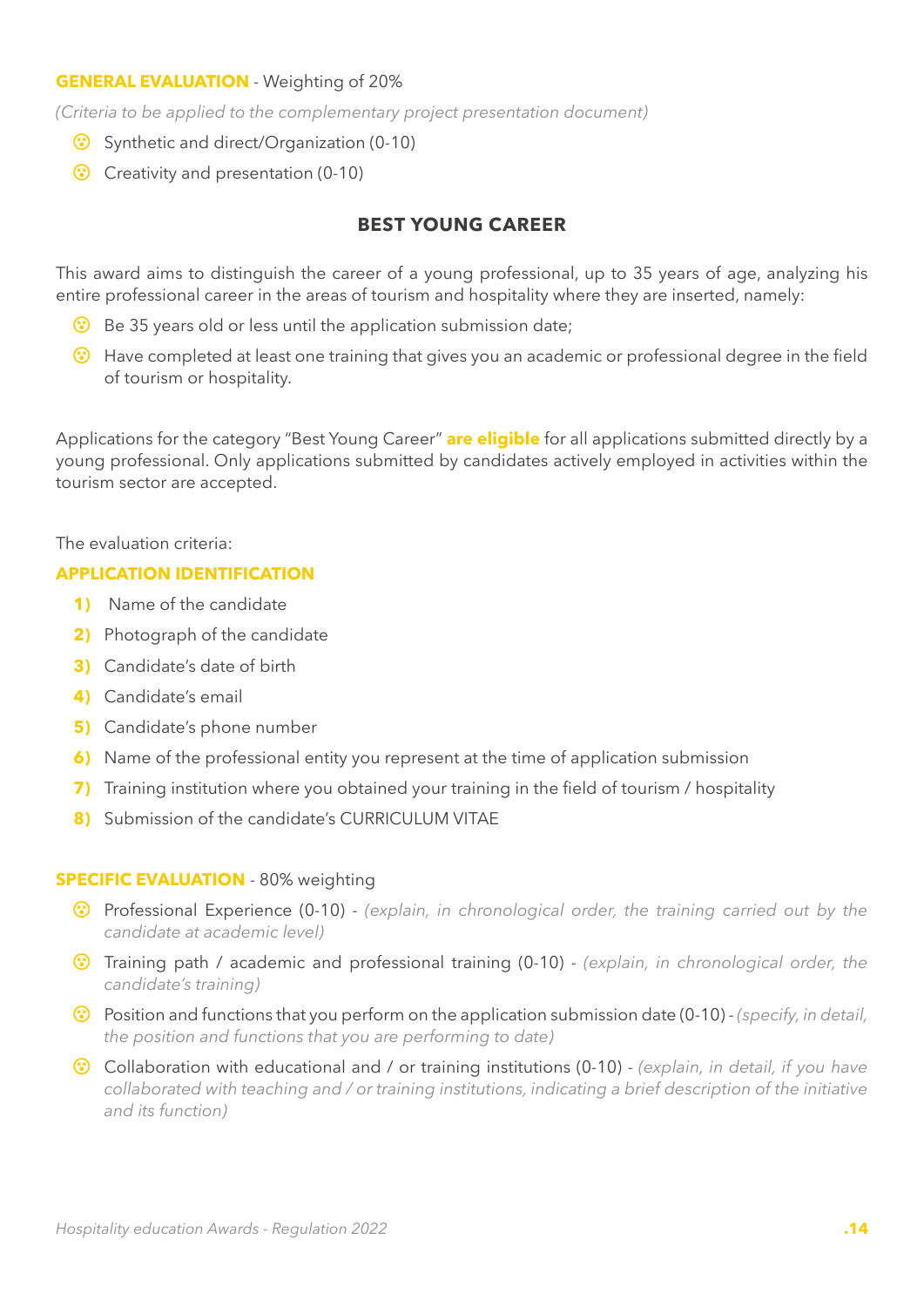- <span id="page-14-0"></span>{ Awards / Certificates / Distinctions received (0-10) - *(explain, in chronological order, if you are the holder of any distinction / recognition delivered by entities, in particular, recognize your contribution as a tourism professional)*
- { Complementary documents (0-10) *(a document in pdf format including evidence to support your career: awards, certificates, testimonies, distinctions received, letters of recommendation, among others)*

#### **GENERAL EVALUATION** - Weighting of 20%

*(Criteria to be applied to the complementary project presentation document)*

- Synthetic and direct / Organization (0-10)
- Creativity and presentation (0-10)

#### **PUBLIC ASSESSMENT**

After the Jury identifies the five finalists, they will be submitted to the public for evaluation through an online vote. This vote will dictate the big winner of the "BEST YOUNG CAREER" category. (For more information on the public vote in Article 3).

# **BEST TEACHER / TRAINER IN DIGITAL \***

The main objective of this award is to recognize the teacher/trainer who best adapted the teaching and learning methodologies, prepared for face-to-face teaching/training, for mixed or distance models, supported by Information and Communication Technologies (ICT), driven by the pandemic (especially in the academic years of 19/20 and 20/21).

This recognition aims to honor the effort and dedication of all professionals in education and training in hospitality and tourism, who have adapted to the needs of totally remote or mixed education.

To be able to apply for this award it is necessary to:

- **(** $\bullet$ **)** To be a trainer or teacher in tourism or hotel teaching
- Having worked in pandemic times (2020/2021)
- **(\*)** Present evidence of the methodologies adopted

Applications for the category "Best Teacher / Trainer on Digital" **are eligible** for all applications submitted directly or by appointment to a professor in the tourism sector. Only applications from full-time teachers are accepted.

The evaluation will generally focus on:

C In the methodologies and strategies implemented by the teacher in the educational practices used in digital.

*(***\****) This is an experimental category that arises in response to the circumstances of the pandemic crisis. It will be a test that will allow you to decide whether or not to evolve as a regular category in the future.*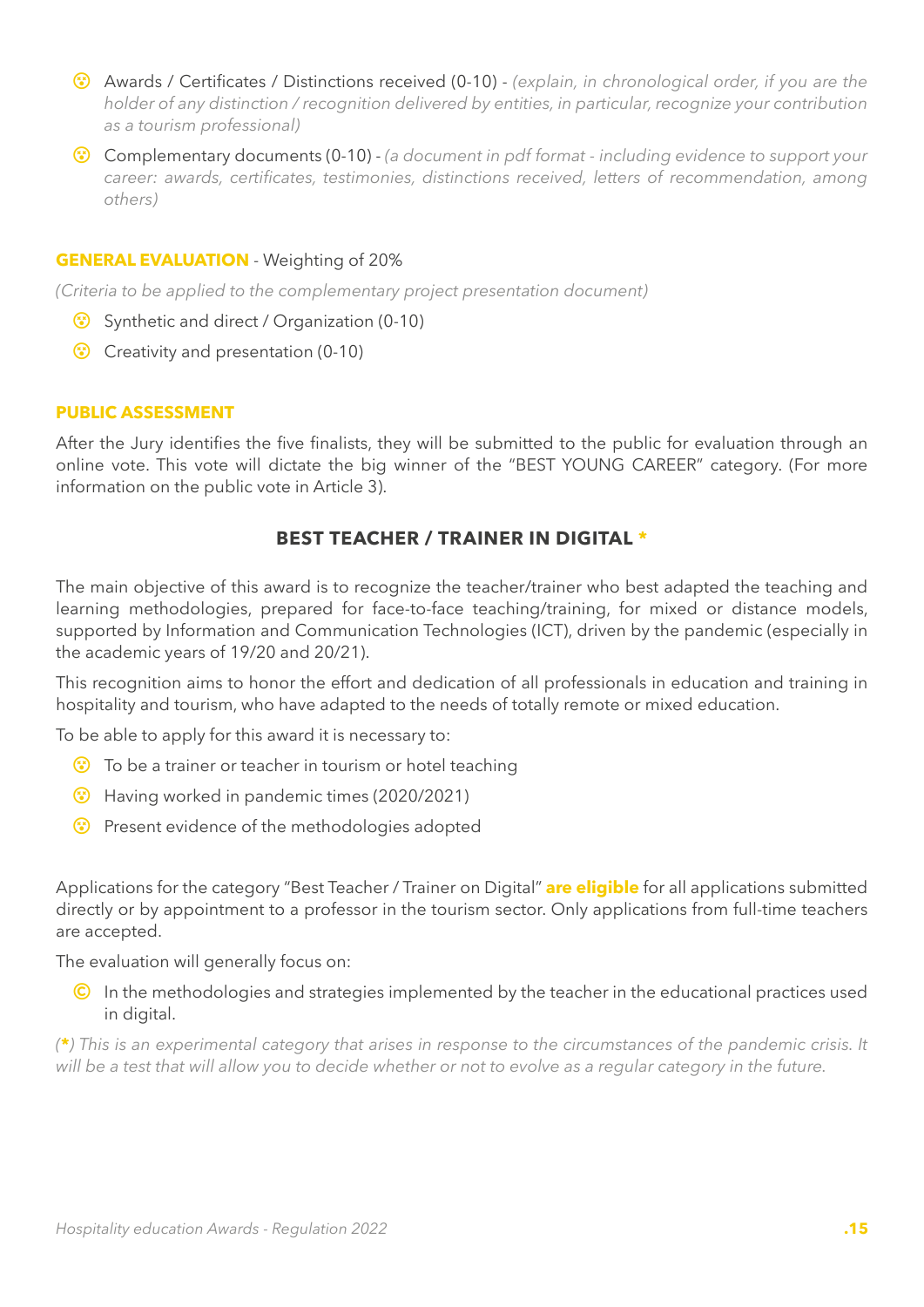The evaluation criteria:

#### **APPLICATION IDENTIFICATION**

- **1)** Name of the candidate
- **2)** Photograph of the candidate
- **3)** Candidate's date of birth
- **4)** Candidate's email
- **5)** Candidate's phone number
- **6)** Name of the education and / or training institution you currently represent
- **7)** Qualifications and academic path
- **8)** Submission of the candidate's CURRICULUM VITAE

#### **SPECIFIC EVALUATION** - 80% weighting

- { Description of the methodology used (0-10) *(explain, in detail, the methodologies adopted in educational practices)*
- { Description of the differentiation in educational practices with presentation of evidence (0-10) *(document and / or digital content - including evidence to support the educational practices implemented: links, demonstrations or other evidence that can prove success and differentiation implemented methodology)*
- { Diversity of technological tools used (0-10) *(explain, which are the technological tools adopted by the teacher, listing their advantages)*
- { Identification of collaborative projects carried out with students (0-10) *(detailed description of collaborative projects carried out with students - this description must include the name of the project, the teaching entity and a brief explanation of it)*
- { Motivation strategies (0-10) *(explain, in detail, which strategies are used to motivate students and how they fostered the relationship between the teacher and the student during the school term)*
- { Optimization of the evaluation process (0-10) *(explain what are the pedagogical conditions and practices used to optimize the students' evaluation process)*
- { Complementary documents (0-10) *(a document in pdf format including evidence to support your career: awards, certificates, testimonies, distinctions received, letters of recommendation, among others)*

#### **GENERAL EVALUATION** - Weighting of 20%

*(Criteria to be applied to the complementary project presentation document)*

- Synthetic and direct / Organization (0-10)
- Creativity and presentation (0-10)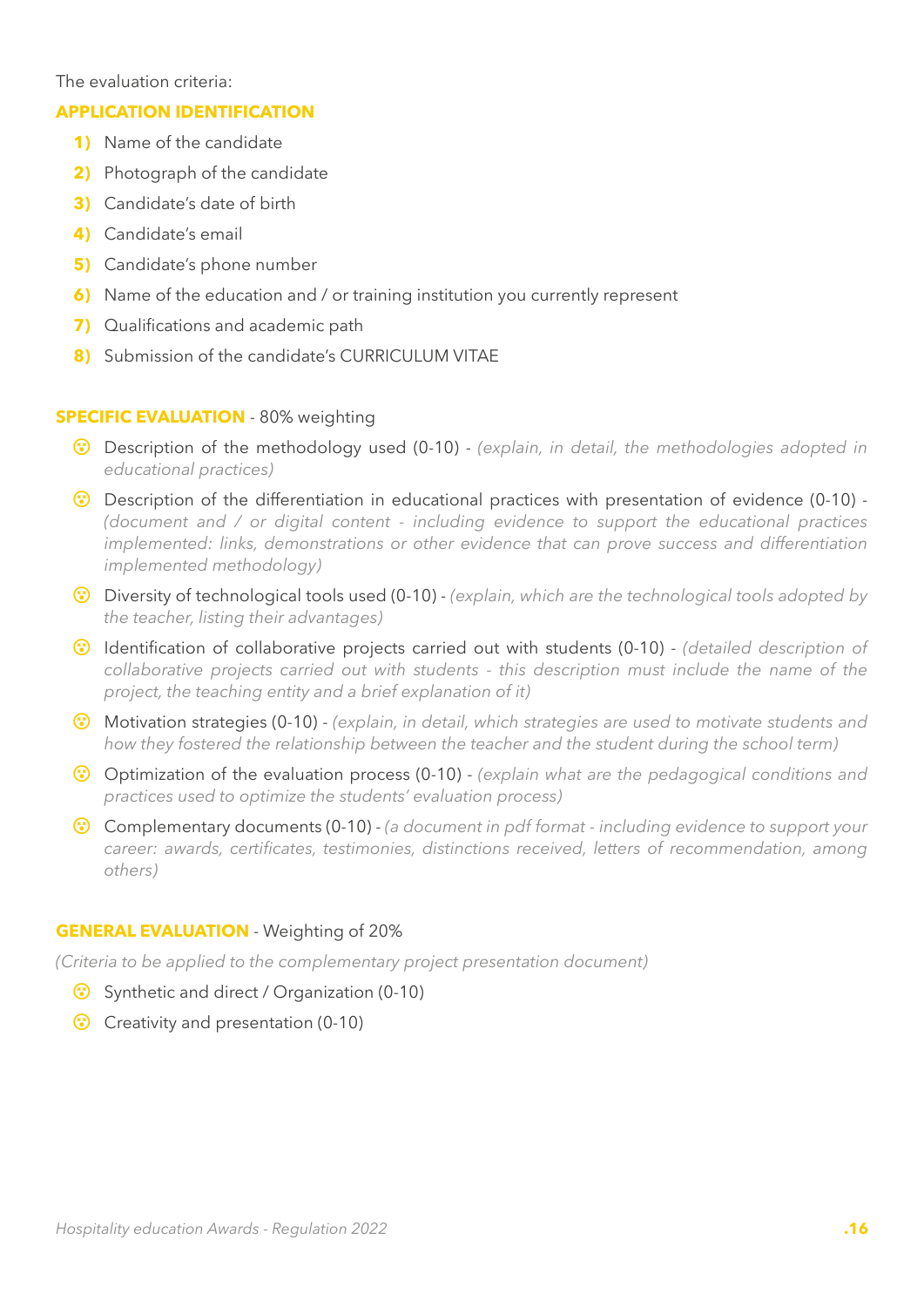# **FÓRUM TURISMO AWARD**

<span id="page-16-0"></span>This award is attributed to a teaching professional (not active) who has distinguished himself for his extraordinary professional career. There are no nominations for this category, but nominations.

Each jury member is asked to identify a candidate for the category. Then, and together, the jury meets and qualitatively evaluates the winner. In the event of a tie, the Associação Fórum Turismo will have the casting vote in identifying the winner.

# **NOTES**

Situations omitted in this regulation will be evaluated and resolved by the Jury and/or competent organization entity.